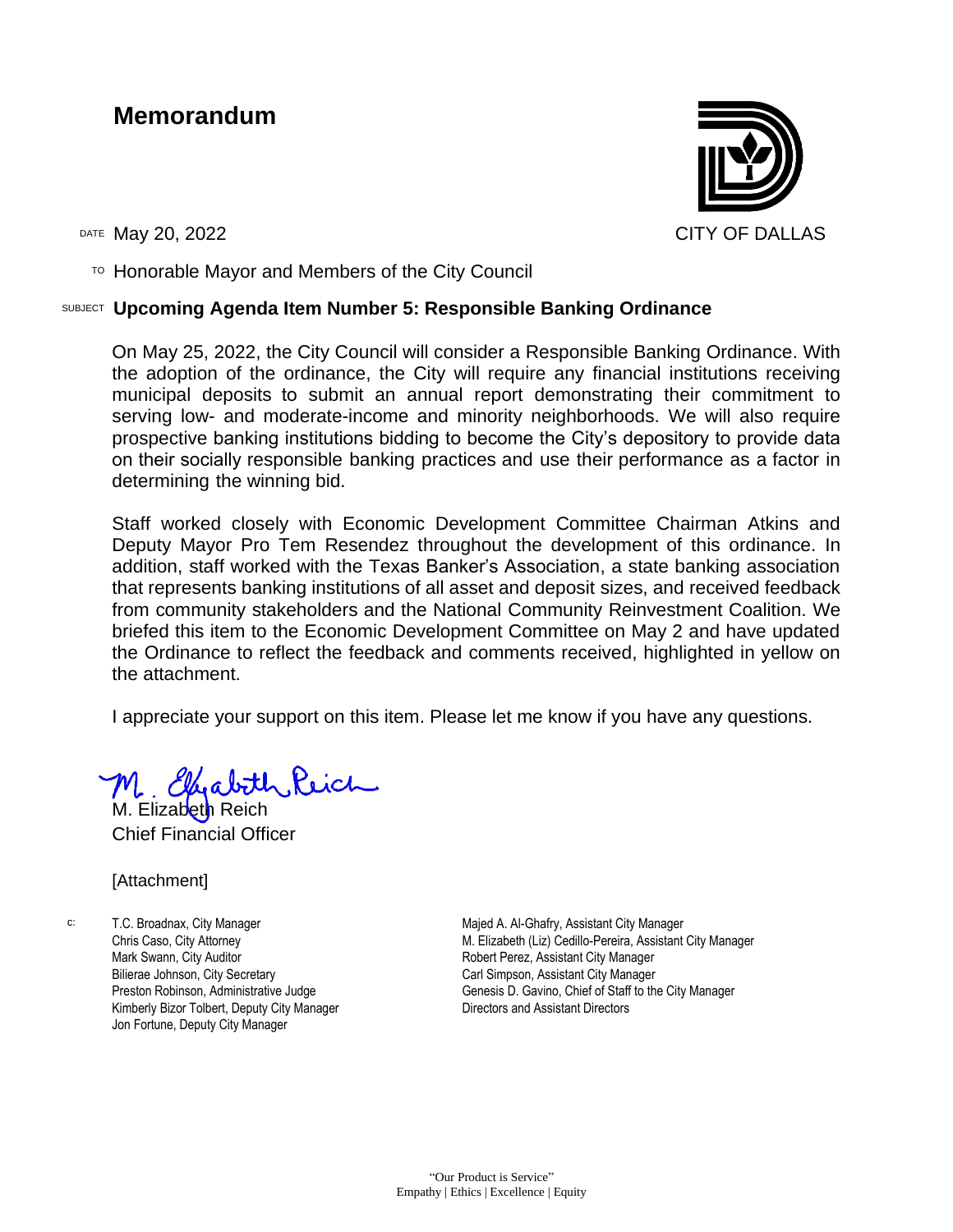ORDINANCE NO. \_\_\_\_\_\_\_\_\_\_

An ordinance amending Chapter 2, "Administration," of the Dallas City Code by amending Article VIII; providing a socially responsible banking program; providing a saving clause; providing a severability clause; and providing an effective date.

WHEREAS, the practices and products, such as loan and investment products, of financial institutions have a measurable impact on the city's tax base, quality of life, and overall economic viability and competitiveness;

WHEREAS, economic viability and competitiveness come from strengthening, and providing opportunities within all areas of the city; and

WHEREAS, financial institutions receive deposits and other forms of investments and accounts from city residents; Now, Therefore,

BE IT ORDAINED BY THE CITY COUNCIL OF THE CITY OF DALLAS:

SECTION 1. That Article VIII, "Reserved," of Chapter 2, "Administration," of the Dallas City Code is amended to read as follows:

#### "**ARTICLE VIII.**

#### **SOCIALLY RESPONSIBLE BANKING [RESERVED].**

#### **SEC[S]. 2-76. PURPOSE.**

In return for the privilege of safeguarding and investing the community's wealth and doing business with the city, financial institutions have a continuing and affirmative obligation to serve the credit and other financial needs of all communities, including and especially minority and lowand moderate-income communities and older adults, consistent with applicable laws and safety and soundness. The city shall assess financial institutions' performance in meeting community needs and use this assessment as a factor in its decision to place municipal deposits in and conduct other business with financial institutions.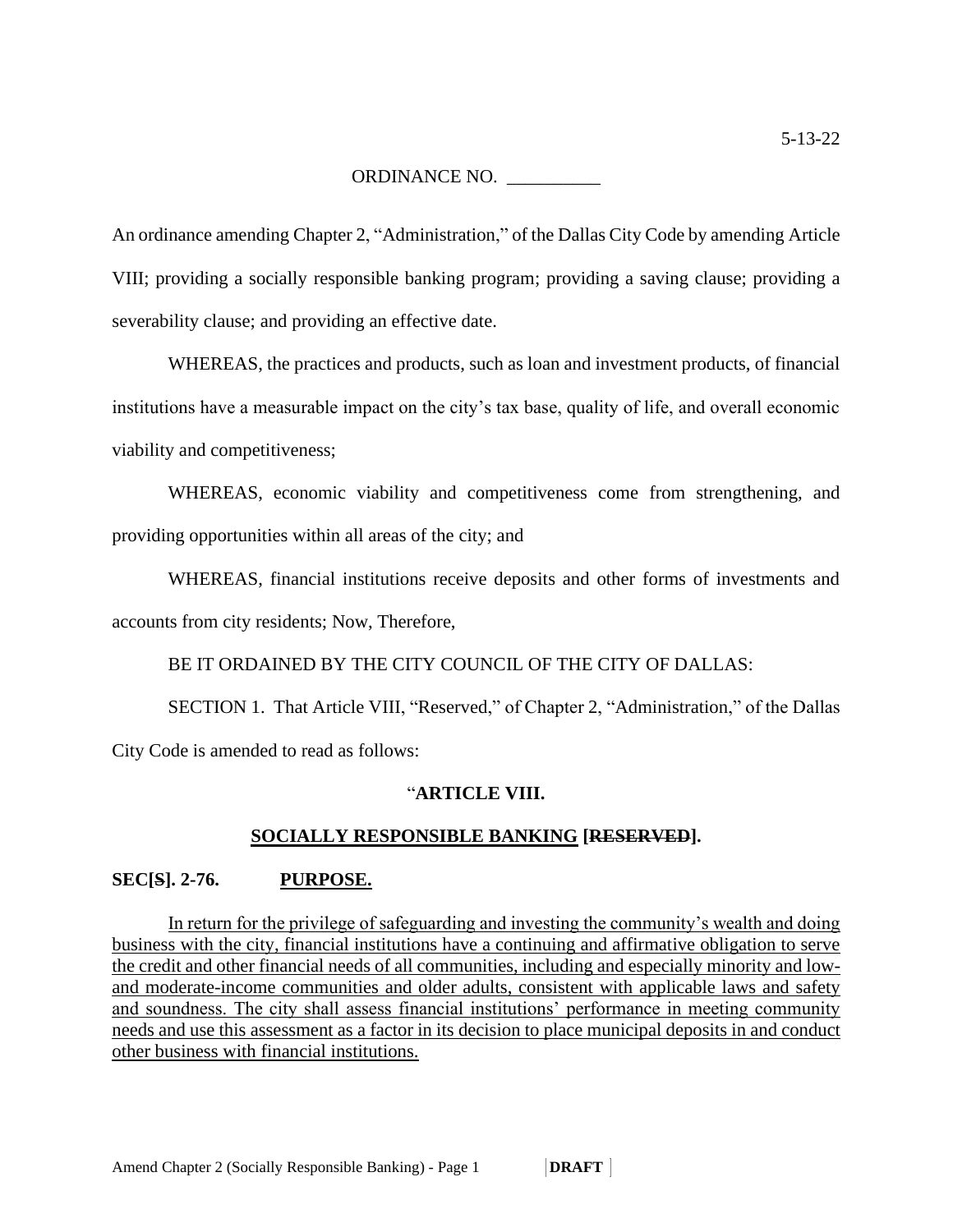### **SEC. 2-77. CITY BANKING CONTRACTS.**

#### (a) Powers and duties of the city treasurer.

(1) In selecting and monitoring qualified depositories for city moneys in accordance with Dallas City Charter, Chapter III, Section 20, the city treasurershall have the power and duty to:

(A) require that prospective bidders provide the city with data on their socially responsible banking practices;

(B) use socially responsible banking performance as a factor in determining the winning bid;

(C) accept bids for depository services only from financial institutions that have received a rating of "satisfactory" or "outstanding" in their most recent Community Reinvestment Act review by the Office of the Comptroller of the Currency, Federal Deposit Insurance Corporation, or the Federal Reserve Board;

(D) include in contracts for depository services a statement of work in accordance with Section 2-78(a) that provides a framework for socially responsible banking; and

(E) gather an annual report required to be submitted by city depositories by May 1 or the first business day following May 1 if May 1 falls on a non-business day in accordance with Section 2-78. The city treasurer may accept an annual Environmental, Social, and Governance (ESG) report (or other similar document) produced in the ordinary course of business by the financial institution, provided it substantially addresses the requirements set forth in this Section 2-78. If the financial institution does not produce an annual ESG report or the annual ESG report does not substantially address the requirements in this subparagraph, the city treasurer shall require delivery of an annual report in accordance with Section 2-78.

(2) With written notice to the city council, the city treasurer may waive the requirement in Section  $2-77(a)(1)(C)$ :

- (A) if no qualified bidders apply;
- (B) if the federal program is no longer applicable; or
- (C) to satisfy a compelling city need.

(3) The city treasurer shall provide an annual briefing to the appropriate city council committee. The committee shall review the implementation, effectiveness, and enforcement of Section  $2-77(a)(1)(E)$  and make recommendations to city council regarding the authorization of city depositories.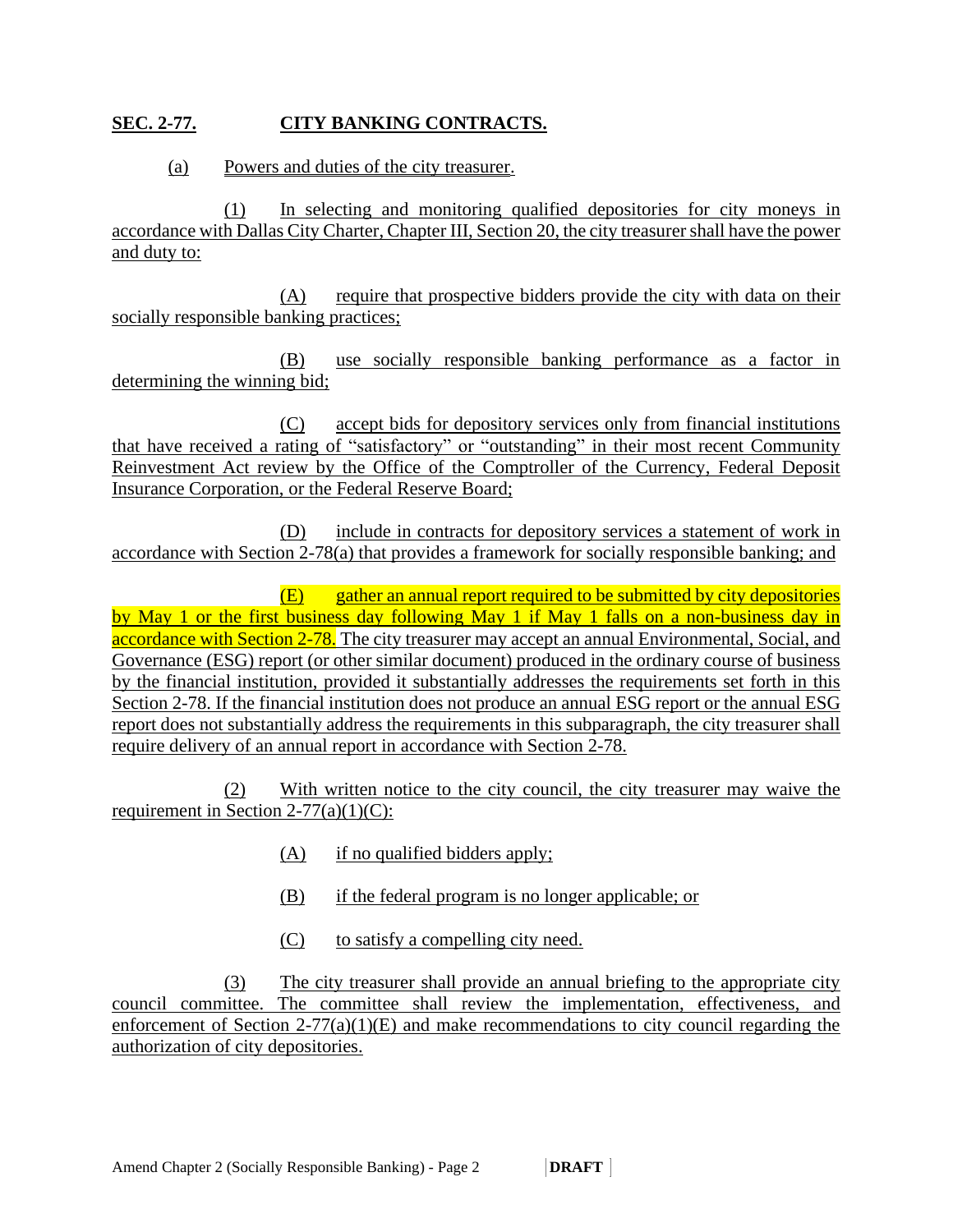(4) The city treasurer may request a voluntary report, consistent with that required by Section  $2-77(a)(1)(E)$ , from other financial institutions with which the city does business.

(b) Disqualification from contracting. Any depository that fails to submit to the city the required reporting information in accordance with Section  $2-77(a)(1)(E)$  may be prohibited from entering into any contract with the city as a qualified depository for city moneys for a period of five years.

## **SEC. 2-78. STATEMENT OF WORK AND REPORTING.**

(a) Statement of work. The statement of work for financial institutions in which the city places municipal deposits shall include factors related to socially responsible banking that comply with this subsection. With written notice to the city council, the city treasurer may deviate from this subsection to make necessary updates to reflect new devices, products, or technology to this scope of work. The statement of work includes:

(1) a statement of the bank's commitment to implementing a long-term community reinvestment strategic plan to address disparities in its lending and investment activities in the City of Dallas, including how the depository will match or exceed peer lending performance in targeting capital access and credit needs, and a copy of the bank's existing longterm community reinvestment strategic plan, with appropriate redactions for proprietary information;

(2) a statement certifying that the depository institution has policies and procedures in place to prevent it and its affiliates from becoming a high-cost lender or a predatory lender consistent with Office of the Comptroller of the Currency regulations, the Consumer Financial Protection Bureau (CFPB) regulations, or, for state-chartered institutions, practices defined by the FDIC's Supervisory Policy on Predatory Lending; and

(3) a comprehensive analysis of community banking needs and the depository's community involvement and reinvestment, small business lending and community development, home ownership and consumer credit programs, distressed homeowners programs; products and services that are advantageous for the city and its residents, and other ESG practices in accordance with this paragraph.

(A) Community involvement and reinvestment.

(i) The bank shall report to the city on its efforts to invest in low and moderate income areas and minority census tracts.

(ii) The bank shall report if it is collaborating and supporting any non-profit organizations focused on providing financial services, education, and asset building for low-income people in the city.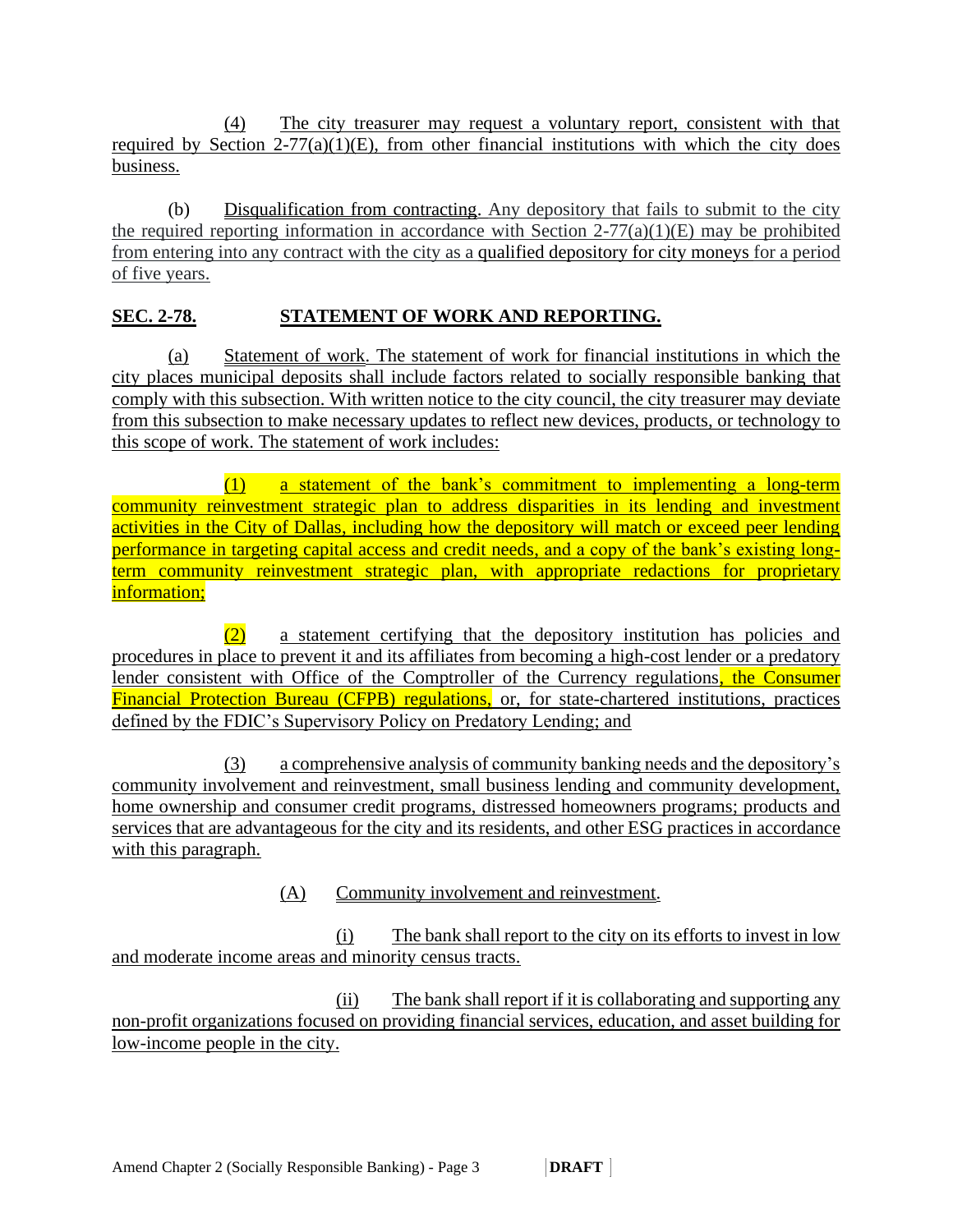(iii) The bank shall report if it is collaborating and supporting any organization that provides free tax preparation services in the city that target lower-income workers to help them take advantage of the Earned Income Tax Credit and other tax credits.

(iv) The bank shall report on its community development activities (such as investments, lending, and services) to demonstrate the bank's response to the credit, financial and banking needs of low to moderate income individuals in the city, based on census tracts and/or zip codes provided by the city.

(B) Community banking needs.

(i) The bank shall support and participate in programs that strive to reach traditionally underserved populations as described in the Community Reinvestment Act. These may include unbanked, under banked, and low-income populations.

(ii) The bank shall provide easy-to-understand fee schedules and make a reasonable effort to offer fair, responsible, and affordable small-dollar loans.

(C) Home ownership and consumer credit.

(i) The bank shall:

(a) participate in outreach and educational opportunities aimed at providing information on loan modifications and alternatives to foreclosures for borrowers experiencing financial hardship; and

(b) collaborate with HUD-certified housing counseling

services.

(D) ESG practices. The bank shall participate in community-based causes and activities established to create responsible lending and reinvestment in moderate- to low-income neighborhoods and communities of color.

(b) Reporting. Any banking contract must include a requirement that the bank provide information to the city in accordance with this subsection.

(1) Residential lending information.

(A) The bank shall provide the total number and the total dollar amount of residential loans for one- to four-family dwellings applied for and originated during the previous calendar year in each of the following categories:

(i) Home purchase loans, both federally insured and conventional loans.

(ii) Refinancings of home loans.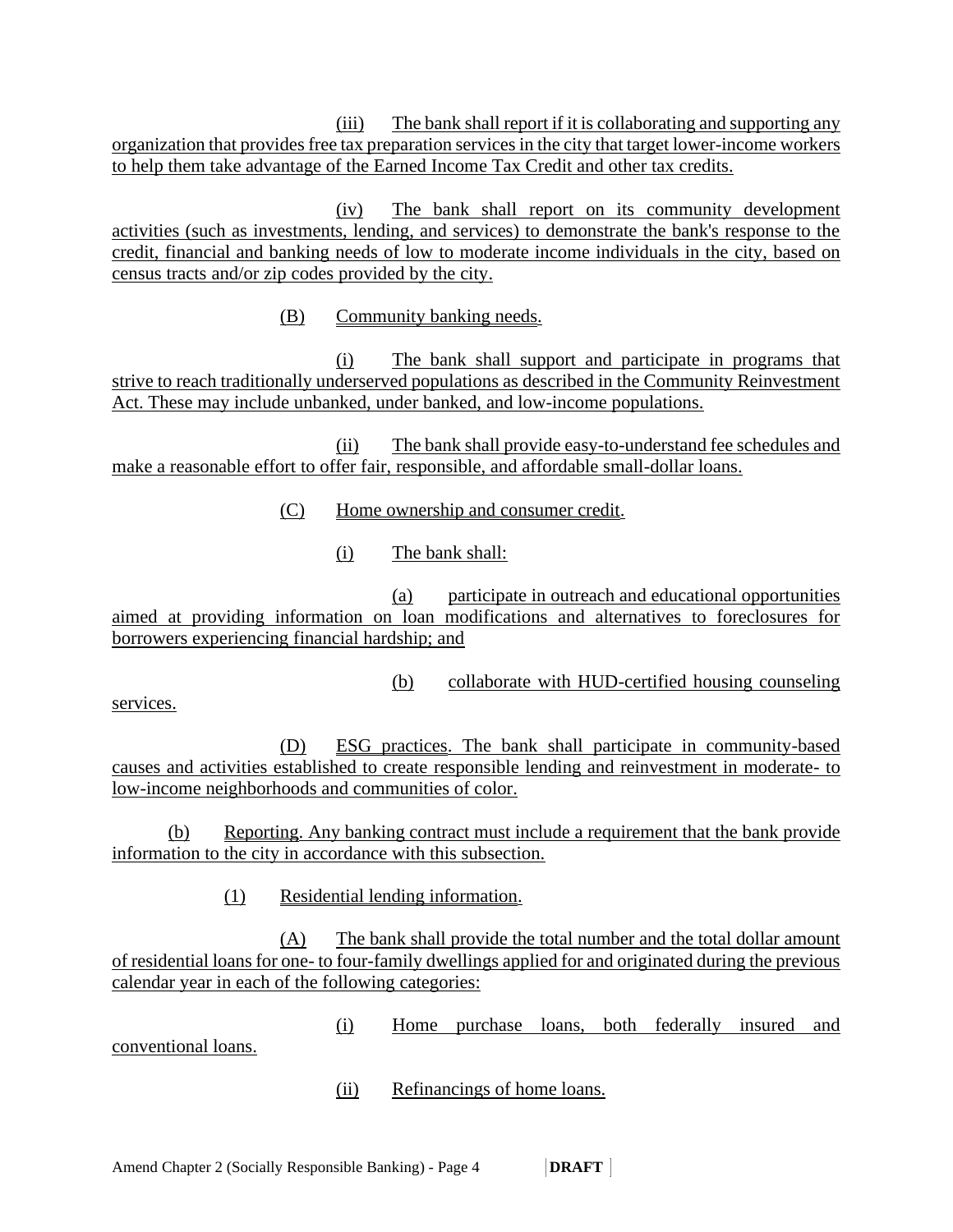(iii) Home improvement loans.

(iv) Home equity loans.

(v) Loans for second residences and investment properties.

 (B) The bank shall report the number and percentage of loans to lowand moderate-income borrowers and by race and ethnicity.

 (C) The bank shall provide peer comparisons for the percent of all loans made by all lenders to borrowers.

 (D) The data gathered in accordance with this paragraph must be for the entire city by census tract and/or zip code. The city shall provide the census tract and/or zip code data. For home loans, fixed-rate loans must be reported separately from adjustable-rate loans.

(2) Small business lending information.

(A) The city shall assess a bank's small business lending practices based upon data published by the Consumer Financial Protection Bureau (CFPB). The bank shall provide the city a copy of the most recent available Dallas Data published by the CFPB.

(B) The bank shall provide the number and dollar amount of small business loans originated during the previous calendar year for the entire city by zip code and/or census tract and for minority- and women-owned business enterprises in the entire city. Loans to small businesses with annual revenues above \$1 million must be reported separately from loans to small businesses with annual revenues under \$1 million consistent with CFPB reporting requirements. The bank may use data reporting procedures mandated by the federal Community Reinvestment Act for reporting small business loans with peer comparisons.

(3) Community development loans and investments. The bank shall provide the number and dollar amount of community development loans and investments including loans and investments for affordable housing, small business development, economic development, and community facilities for the entire city by census tract and/or zip code. The bank may use definitions of community development found in federal Community Reinvestment Act regulations. For each loan and investment, the bank shall indicate if the loan or investment was for affordable housing, small business development, economic development, community facilities, and other such categories requested by the city treasurer.

(4) Checking, savings, and loan products. Information on selected checking, savings, prepaid card, small dollar loan, and other products marketed to Dallas residents, including information on fees, interest, and features.

 (5) Branch closures. The bank shall provide the city with at least 30 days advance written notice of branch closures within the city or at the same time as the Notice to